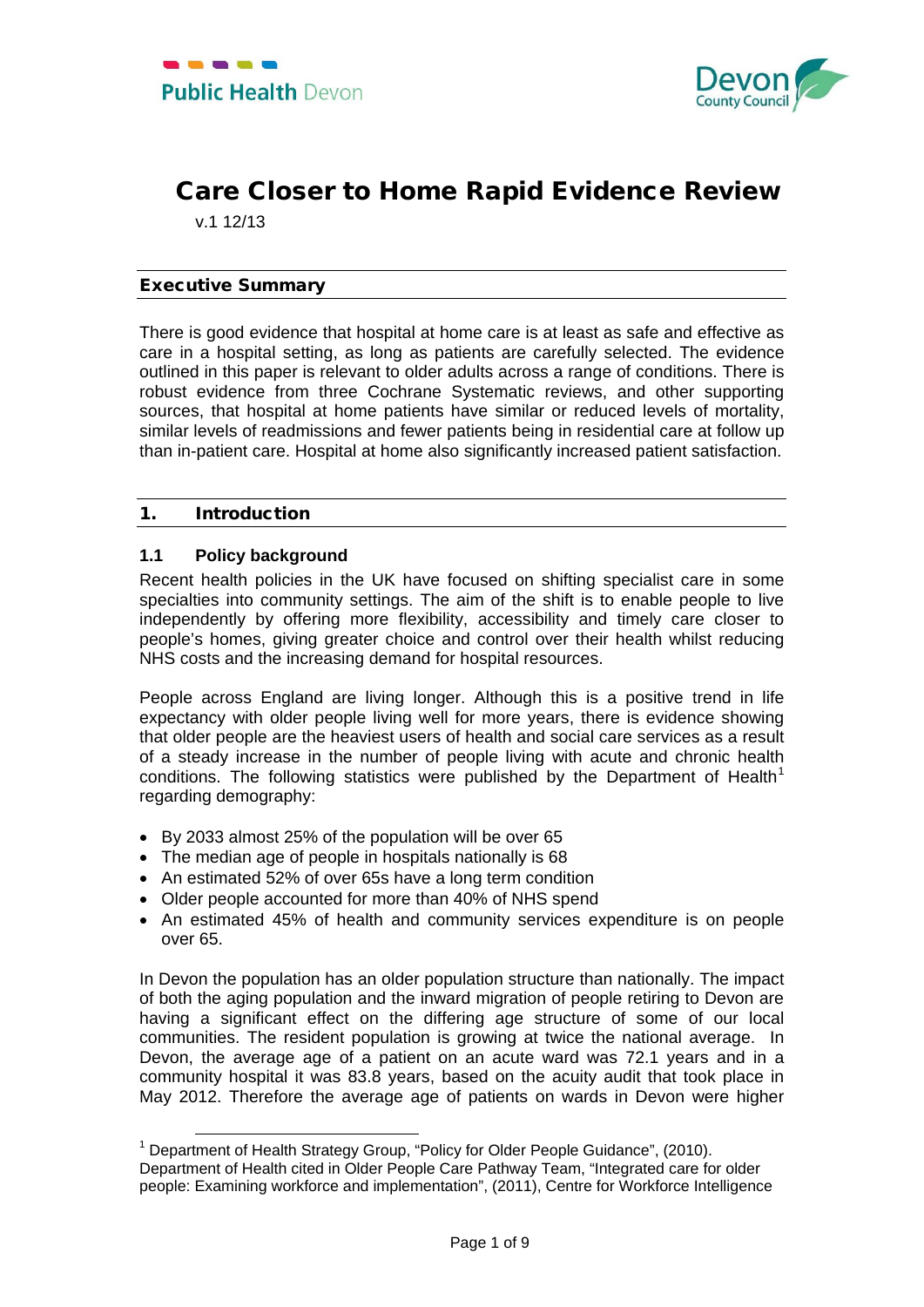



than the national average and the age of patients in community hospitals were statistically higher than the acute wards.

Key national publications highlighting the need for more care closer to home include:

- 'Our Health, our care, our say: A new direction for community services' (2006) – Department of Health
- 'Shifting Care Closer to Home: Care Closer to home demonstration sites report of the speciality sub groups (2008) – Department of Health
- 'Shifting Care Closer to Home' (2007) Department of Health
- 'Shifting Care Closer to Home Review' Department of Health
- 'Care Closer to Home Narrative Report' (2012) Royal College of **Physicians**
- 'Transforming the Delivery of Health and Social Care: The Case for Fundamental Change' (2012) – King's Fund

The NHS Confederation has highlighted the potential opportunities of shifting care closer to home. Delivering more care in the community is key to achieving the required efficiency savings, with specific measures in QIPP (Quality, Innovation, Productivity and Prevention) on minimising unscheduled hospital admissions, reducing the length of stay in hospital and increasing the number of people managing their own health.

An evidence review commissioned by the Department of Health to support the Transforming Community Services programme looked at more than 1000 studies on interventions that were not yet widespread for providing acute care in the community. It recommended that 'hospital at home' services should be a high priority for commissioners due to the relatively high quality of evidence that they have a positive effect.<sup>[2](#page-0-1)</sup>

This paper provides an evidence review around hospital care at home. For the purposes of this review, 'care closer to home' is limited to 'hospital at home' services, defined as health care delivered in the home, that would otherwise have had to be administered in a hospital setting, for a limited time period.

## 2. Search Results

#### **2.1 Search strategy**

<span id="page-1-1"></span>Two Cochrane systematic reviews were originally identified and considered in relation to this review. The first was Hospital at home admission avoidance<sup>[3](#page-1-0)</sup> (Shepperd et al) first published in 2008 and updated in 2011. The second was

 $2$  Ellins. J. and McIver, S. 'Evidence for transforming community services: Acute Services in the community' University of Birmingham 2009, accessed on 07.11.13 at [http://www.birmingham.ac.uk/Documents/college-social-sciences/social](http://www.birmingham.ac.uk/Documents/college-social-sciences/social-policy/HSMC/publications/2009/Acute-services-in-the-community.pdf)[policy/HSMC/publications/2009/Acute-services-in-the-community.pdf.](http://www.birmingham.ac.uk/Documents/college-social-sciences/social-policy/HSMC/publications/2009/Acute-services-in-the-community.pdf) <sup>3</sup> Shepperd S, Doll H, Angus RM, Clarke MJ, Iliffe S, Kalra L, Ricauda NA, Wilson AD.

<span id="page-1-0"></span>Hospital at home admission avoidance. *Cochrane Database of Systematic Reviews* 2008, Issue 4. Art. No.: CD007491. DOI: 10.1002/14651858.CD007491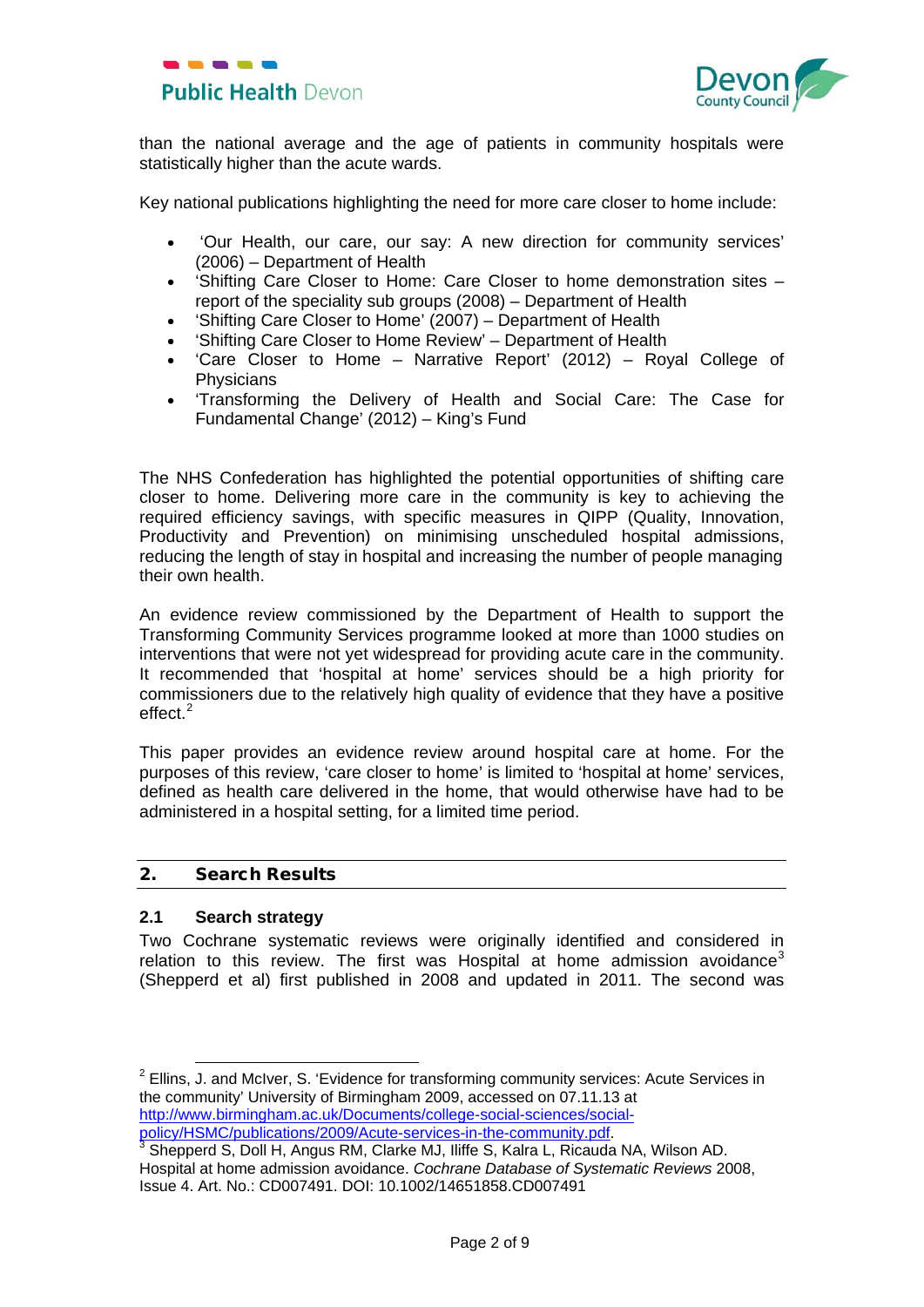



Hospital at home early discharge<sup>[4](#page-1-1)</sup> (Shepperd et al) published in 2009 and also updated in 2011. Additionally searches were run in NHS Evidence Journals and Databases using similar search terms for the time period 2008 onwards. The following terms were searched on MEDLINE, EMBASE, CINAHL, EconLit and also the Cochrane Collaboration Library; "hospital at home" AND Acute.

A third systematic review was identified looking at hospital at home for acute exacerbation of chronic obstructive pulmonary disease. [5](#page-2-0) A further individual paper was identified in the search regarding hosptial at home for elderly patients with acute decompensation of chronic heart failure<sup>[6](#page-2-1)</sup> (Tibaldi, V et al).

An additional search was run on NHS Evidence to review other relevant literature including commissioning guides, evidence summaries, grey literature, health technology assessments, known uncertainties, medicines current awareness, policy and service development and primary research.

Studies or reviews of mental health, obstetric and paediatric hospital at home schemes were excluded (to align with the Cochrane Review exclusions). In addition, end-of-life hospital at home was not considered, although Shepperd et al have also reviewed this area of care.<sup>[7](#page-2-2)</sup>

# **2.2 Evidence reviewed**

The following sections give overviews of the three Cochrane Systematic Reviews identified and also an overview of the other references identified.

## **2.2.1 Summary of Hospital at home admission avoidance, Shepperd et al**

#### **Introduction**

- Admission avoidance hospital at home is a service that provides healthcare treatment in a patients home for a condition that would otherwise require acute inpatient care.
- A specific service is delivered by healthcare professionals where care is needed for a limited period of time. If hospital at home was not available the patient would need to be admitted to an acute hospital ward. This type of service is being introduced in different ways in many countries in an attempt to reduce the demand being seen for acute hospital admissions.

<sup>&</sup>lt;sup>4</sup> Shepperd S, Doll H, Broad J, Gladman J, Iliffe S, Langhorne P, Richards S, Martin F, Harris R. Hospital at home early discharge. *Cochrane Database of Systematic Reviews* 2009, Issue 1. Art. No.: CD000356. DOI: 10.1002/14651858.CD000356.pub3

<span id="page-2-0"></span> $^5$  Jeppesen E, Brurberg KG, Vist GE, Wedzicha JA, Wright JJ, Greenstone M, Walters JAE. Hospital at home for acute exacerbations of chronic obstructive pulmonary disease. *Cochrane Database of Systematic Reviews* 2012, Issue 5. Art. No.: CD003573.DOI: 10.1002/14651858.CD003573.pub2

<span id="page-2-1"></span><sup>&</sup>lt;sup>6</sup> Tibaldi V, Isaia G, Scarafiotti C, et al. Hospital at Home for Elderly Patients With Acute Decompensation of Chronic Heart Failure: A Prospective Randomized Controlled Trial. *Arch*

<span id="page-2-2"></span><sup>&</sup>lt;sup>7</sup> Shepperd S, Wee B, Straus SE. Hospital at home: home-based end of life care. *Cochrane Database of Systematic Reviews* 2011, Issue 7. Art. No.: CD009231. DOI: 10.1002/14651858.CD009231.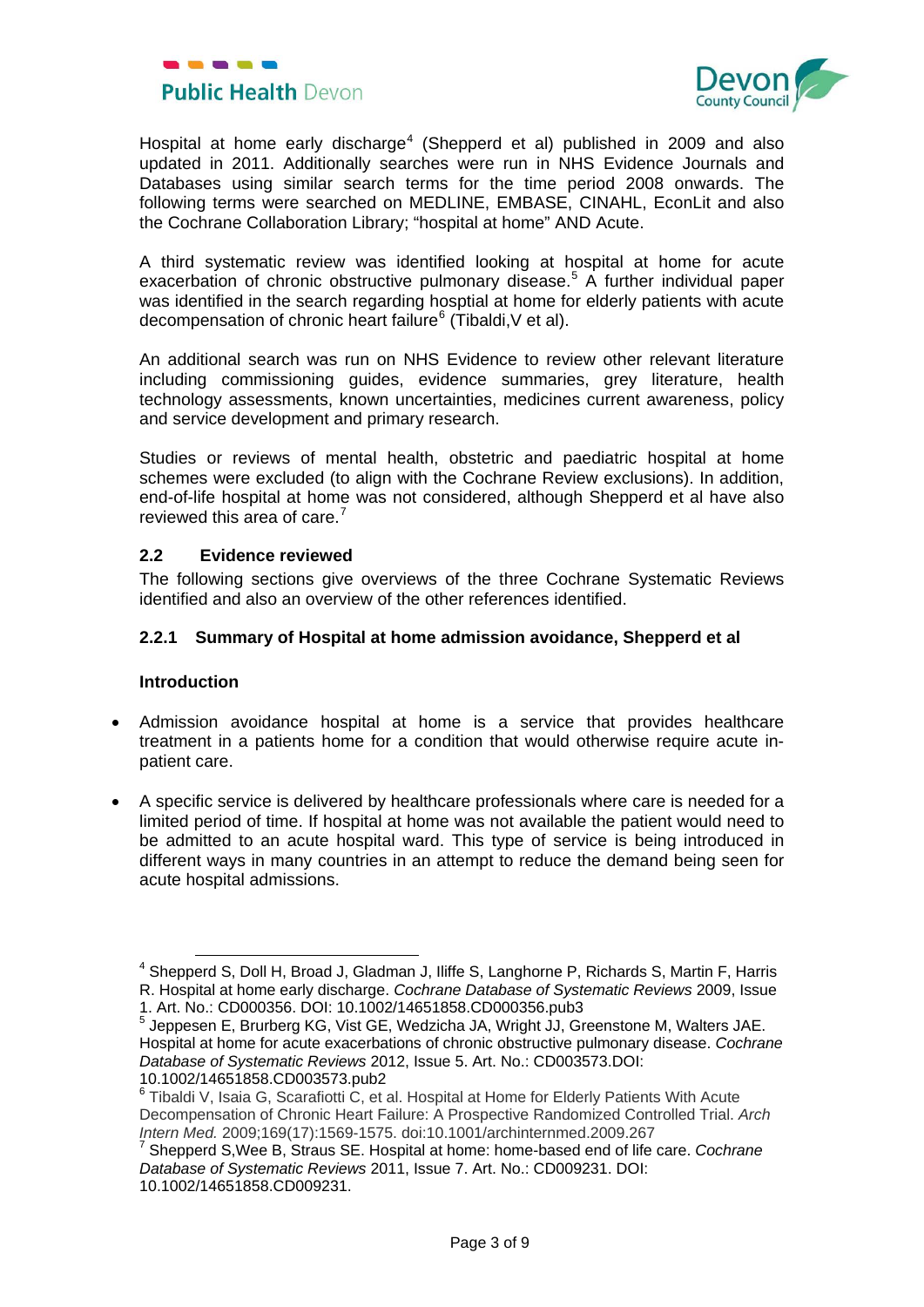



• The objectives of this systematic review were to determine the effectiveness and cost of managing patients with admission avoidance hospital at home compared with inpatient hospital care.

## **Methodology**

- The review carried out a thorough search for articles published up to the end of January 2008 and unpublished studies were also considered by contacting providers and researchers known to be involved in this field. Studies were selected where randomised controlled trials had been conducted, recruiting patients aged 18 and above. The studies compared admission avoidance hospital at home with acute inpatient care and they selected studies where patients were admitted to hospital at home either via the emergency department or directly from the community, thereby avoiding all contact with the hospital.
- The data was extracted and study quality assessed by two independent authors. Ten studies were included and of these, 7 provided individual patient data (IPD) and of these, 5 contributed to the (IPD) meta-analysis.
- Although the study searched for studies recruiting patients aged 18 and above, the majority of studies included people who were on average between 70 and 80 years old, and therefore the results may not be applicable to people in younger age groups. Generally the methodology used for this review and the studies included within it are robust and in general the results can be accepted.

#### **Results**

- The results of this review show, compared with in-patient care, admission avoidance hospital at home showed a non-significant reduction in mortality of patients at 3 months, which then showed a significant reduction in mortality at 6 months follow up.
- Admission avoidance hospital at home may, therefore, reduce mortality. During treatment, patients who are treated by hospital at home may still require a hospital admission should their condition change, and the studies found a non-significant increase in admissions in hospital at home patients.
- The review found no significant differences between the two models of care for functional or cognitive ability.
- The results showed increased patient satisfaction with admission avoidance hospital at home. Some results also showed carer satisfaction was higher with hospital at home but the sample size was not great enough to draw a valid conclusion.
- Economic analysis was only available from two studies and from these, when informal care was excluded, admission avoidance hospital at home was less expensive than admission to an acute hospital ward.

#### **Conclusion**

• The study shows that when looking particularly at 70-80 year olds, the outcomes for many patients were equivalent or slightly better for admission avoidance hospital at home than for in-patient care. There are variations in which conditions this would be most appropriate for, and consideration would need to be given to the level of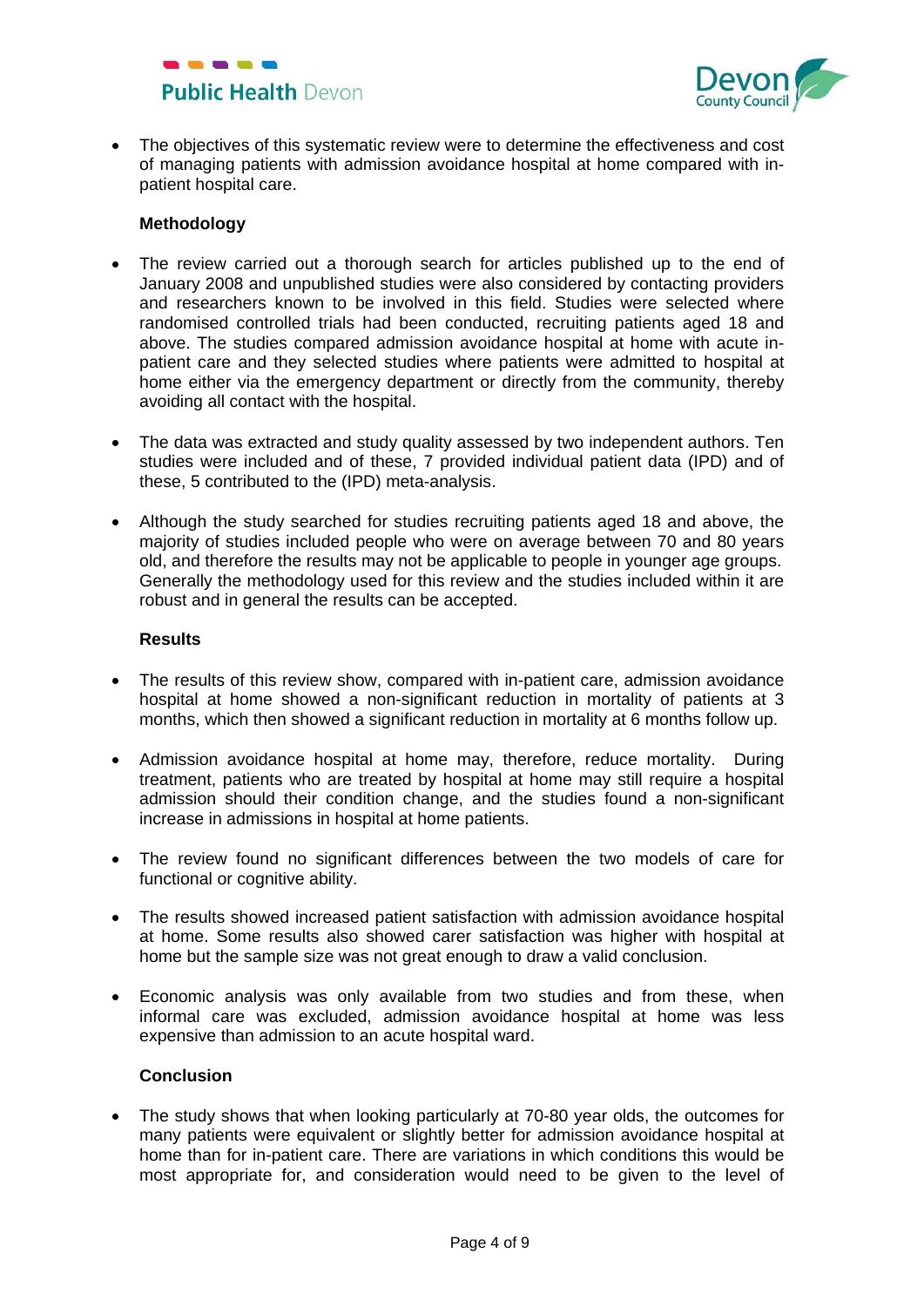



informal care available and needed for patients, as this review was unable to conclude on carer satisfaction.

• With regards to costs, the fact that the costs of informal care are excluded makes any conclusions on cost difficult for the population being considered.

# **2.2.2 Summary of Hospital at home early discharge, Shepperd et al**

#### **Introduction**

- Published in 2009 in the Cochrane Database of Systematic Reviews. The review was an update of a previous review in 2005.
- The primary objective was to determine, in the context of a systematic review and meta-analysis of randomised controlled trials, the effectiveness and cost of managing patients with early discharge hospital at home compared with in-patient hospital care.
- 'Early discharge hospital at home' was defined as a service that provides active treatment by a health professional in a patient's home for a condition that would otherwise have required acute in-patient care in a hospital setting.
- The studies covered patients aged 18+ who had had a stroke, had elective surgery, or elderly patients with a range of conditions. Long term care, obstetric, paediatric and mental health hospital at home schemes were excluded from the review.

#### **Methodology**

- No significant methodological problems were identified; the review was carried out robustly according to Cochrane review standards. Studies were independently assessed for rigour. Unpublished studies were sought.
- The authors performed a meta-analysis on individual patient data (IPD) from 13 out of the 26 studies included in the review. Published data was analysed from the remaining studies.
- Comparison between health outcomes was limited by the different measurement tools and reporting methods used in the studies. A direct comparison of costs was not possible due to the difference in calculation methods between studies.

## **Results**

- For patients recovering from a stroke and elderly patients with a mix of conditions there was no significant difference in mortality between hospital at home and acute care.
- Overall, there was insufficient evidence of a difference in readmission rates between hospital at home and in-patient care. For patients recovering from a stroke, there was no significant difference in readmission rates between hospital at home and in-patient care at three month and six month follow up. However, for older patients with a mix of conditions allocated to hospital at home, readmission rates were significantly increased at three month follow up.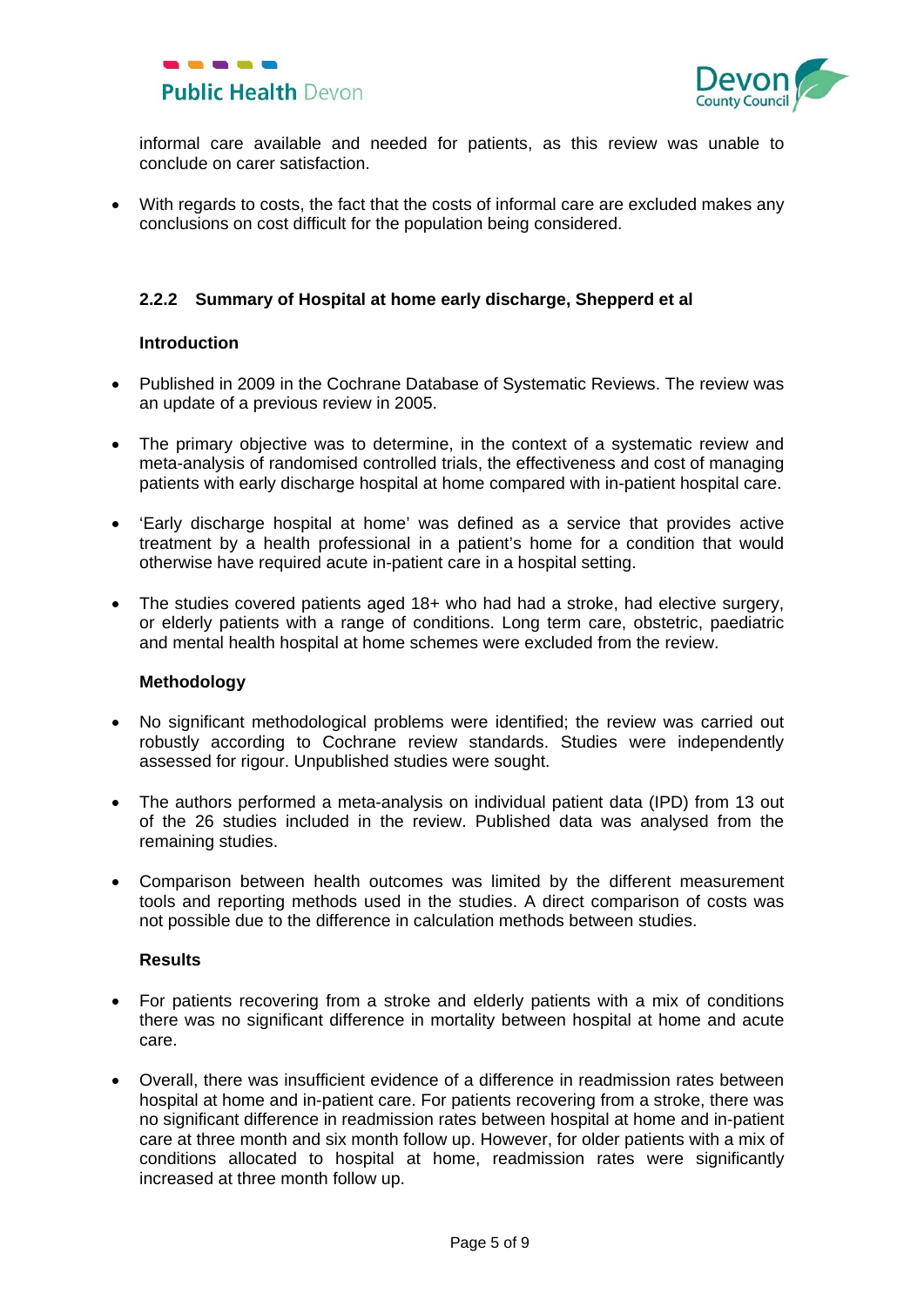



- For patients recovering from a stroke and for elderly patients with a mix of conditions, patients allocated to hospital at home were significantly less likely to be in a residential care home at six month follow up.
- Evidence on cost-effectiveness was mixed.
- Overall hospital at home appears to increase patient satisfaction. One trial cited 'good communication, frequent and timely visits, and close attention to detail' as positive aspects of the service from the patient perspective.

#### **Conclusion**

- The type of patient and condition selected appears to have an important effect on effectiveness. One trial of stroke patients found that home-based care was more cost-effective than hospital care if limited to those whose condition was less severe.
- The review does not support the widespread adoption of early discharge hospital at home services within health care services that already have well developed primary care services. On the other hand nor does it support the discontinuation of services where existing schemes for the patient groups outlined above; it is not prohibitively expensive or significantly different in effectiveness. Cost-effectiveness and improved health outcomes may well depend on local implementation, including achieving a large enough volume of appropriate patients being allocated to the service.

## **2.2.3 Summary of Hospital at home for acute exacerbations of chronic obstructive pulmonary disease, Jeppesen et al**

## **Introduction**

- The review was published by the Cochrane Collaboration in 2012 including new studies and changed conclusions from the original publication in 2003.
- It aimed to evaluate the efficacy of hospital at home compared to hospital inpatient care in acute exacerbations of chronic obstructive pulmonary disease (COPD).

#### **Methodology**

- The review only considered randomised control trials where patients presenting to the emergency department with exacerbation of their COPD were randomised to either hospital at home or hospital admission. Trials were only included where patients randomised to hospital at home services were discharged within 72 hours of presenting to the emergency department and after an initial assessment by the hospital medical team. Studies were included where they only selected patients for trials where patients would have met the criteria for hospital at home at the time they attended.
- The first search was conducted up to and including August 2003 and the updated search was conducted up to February 2012. The databases searched were MEDLINE, EMBASE, CINAHL, DARE, HTA, Cochrane Database of Systematic Reviews, Cochrane Central Register of Controlled Trials (CENTRAL), and Cochrane Airways Group Register of trials (CAGR). Reference lists were checked for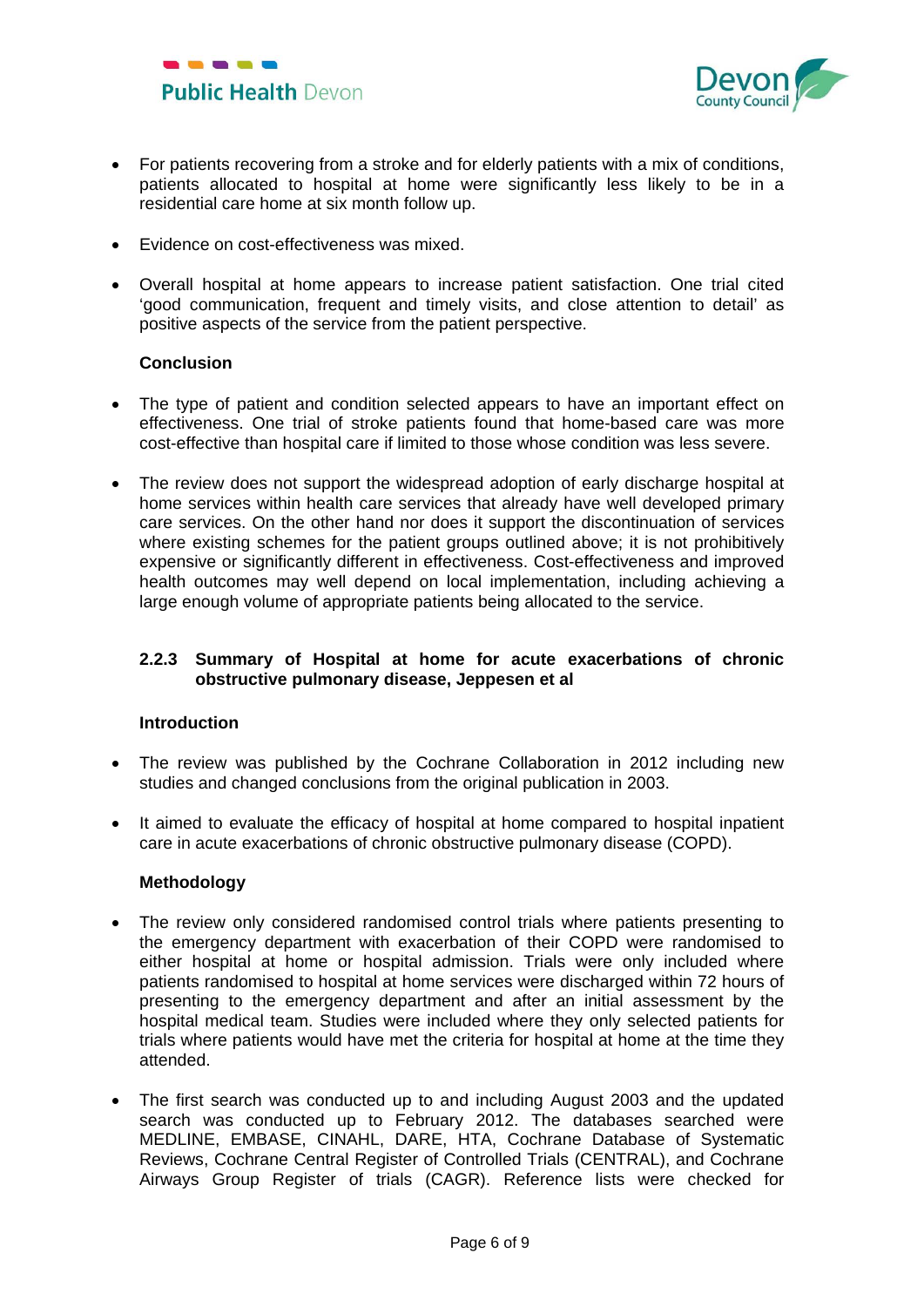



evaluations of hospital at home and included where relevant and unpublished studies were sought by contacting researchers and the WHO International Clinical Trials Registry Platform was searched for on-going trials. Studies were not restricted by language in any way. Selection of studies was done by three authors according to the pre specified inclusion criteria.

#### **Results**

- Eight trials were included which equated to 870 patients, 501 of which were treated by hospital at home and 369 as inpatient care. Results showed a significant reduction in readmission rates for hospital at home patients compared with hospital inpatient care of acute exacerbations of COPD.
- A trend towards lower mortality in the hospital at home group was identified, however the pooled effect estimate did not reach statistical significance. The evidence was considered too weak to make firm conclusions regarding health related quality of life, lung function and direct costs.

## **Conclusion**

- The authors conclude that for selected patients presenting to emergency departments with exacerbations of COPD, treatment can be successfully and safely provided at home with support from respiratory nurses. They found evidence they considered of moderate quality that hospital at home may be advantageous with respect to readmission rates in these patients.
- Evidence showing a trend towards reduced mortality rates compared to conventional inpatient treatment was not statistically significant.
- For the other outcomes considered, the evidence was considered to be of low or very low quality and therefore no conclusions on these factors can be drawn.

# **2.2.4 NICE Guidance**

The National Institute for Health and Care Excellence (NICE) recently published guidance on the management of COPD in adults, and they recommend that the impact of exacerbations of COPD in adults is managed through use of hospital at home or assisted discharge schemes. They state that hospital at home and assisted discharge are safe and effective, but that there are insufficient data to make firm recommendations about which patients are most suitable for the service. Patient selection should depend on the resources available and absence of factors associated with a worse prognosis, for example, acidosis. Patient preferences should also be taken into account. $8$ 

## **2.2.5 Summary of Hospital at home for elderly patients with acute decompensation of chronic heart failure, Tibaldi et al**

#### **Introduction**

<sup>&</sup>lt;sup>8</sup> NICE Clinical Guidelines (CG101): Chronic obstructive pulmonary disease: Management of chronic obstructive pulmonary disease in adults in primary and secondary care (2010)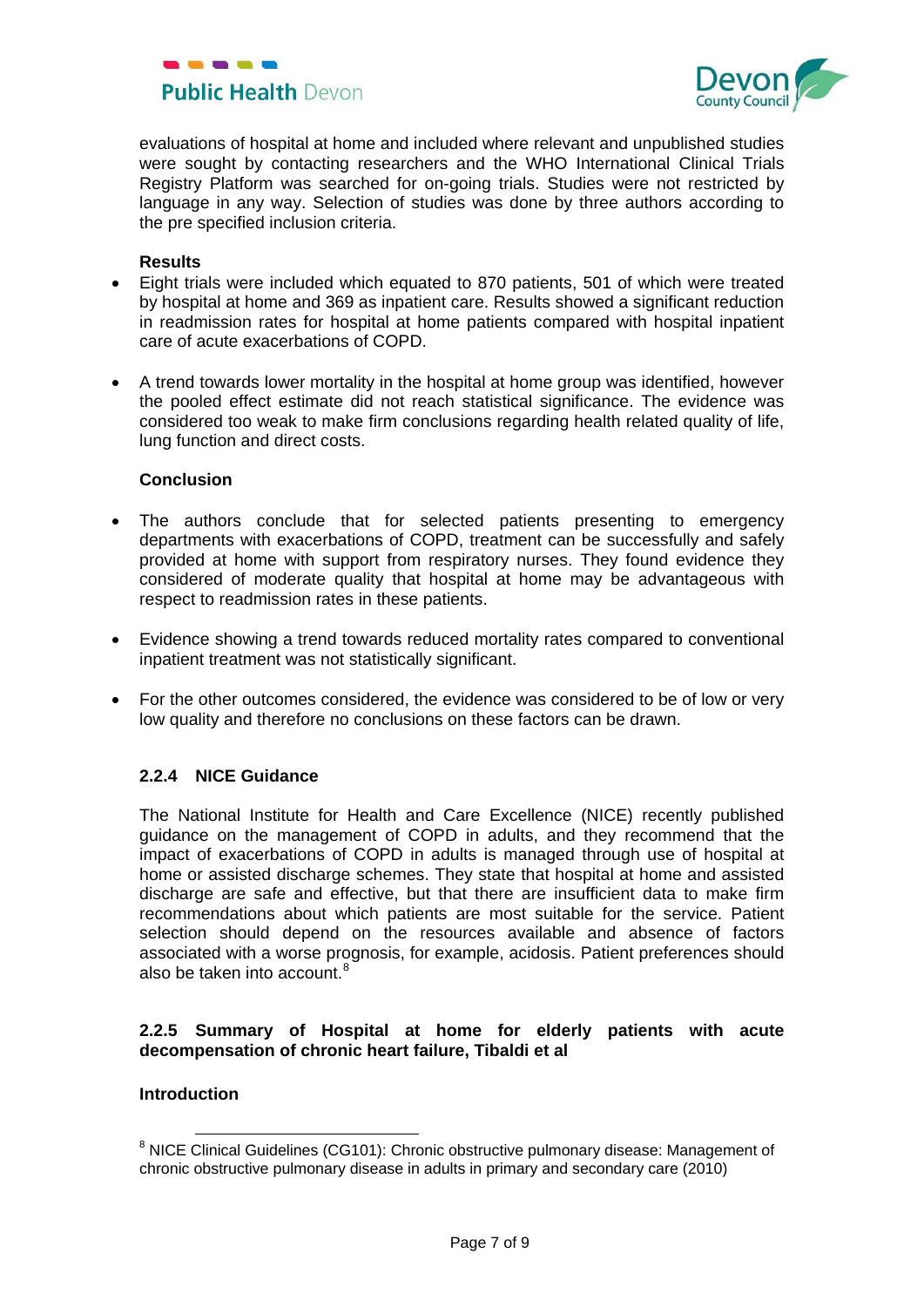



• This study evaluated the feasibility and effectiveness of a physician led hospital-athome service for patients with acute decompensation of chronic heart failure.

## **Methodology**

- This study was a prospective, single-blind randomised control trial looking at patients aged 75 and above admitted to hospital for acute decompensation of coronary heart failure.
- Patients were assessed for suitability for treatment at home and those that were eligible were given baseline assessments and randomly assigned to the general medical ward ( $n = 53$ ) or the geriatric hospital at home service ( $n=48$ ).
- On discharge a re-evaluation of patients and care givers was carried out and a complete follow up evaluation was given at 6 months.

#### **Results**

- Patient mortality was 15% at 6 months across the sample with no significant differences between the different care settings.
- The number of subsequent hospital admissions was not statistically different in the two groups, but the length of time to first additional admission was longer for hospital at home patients.
- Only the hospital at home patients showed improvements in depression, nutritional status and quality-of-life scores.

#### **Conclusion**

- For patients meeting the relevant eligibility criteria, substitutive hospital at home care is a viable alternative to traditional hospital inpatient care for elderly patients with acutely decompensated coronary heart failure.
- The study showed clinical feasibility and efficacy with the alternative.

# 3. Conclusion and Summary

- There is good evidence that hospital at home care is at least as safe and effective as care in a hospital setting, as long as patients are carefully selected.
- Admission avoidance hospital at home can significantly reduce mortality at six months in older adults.
- For patients recovering from a stroke and elderly patients with a mix of conditions, early discharge hospital at home showed no significant difference in mortality.
- Hospital at home participants were significantly less likely to be in residential care at follow-up.